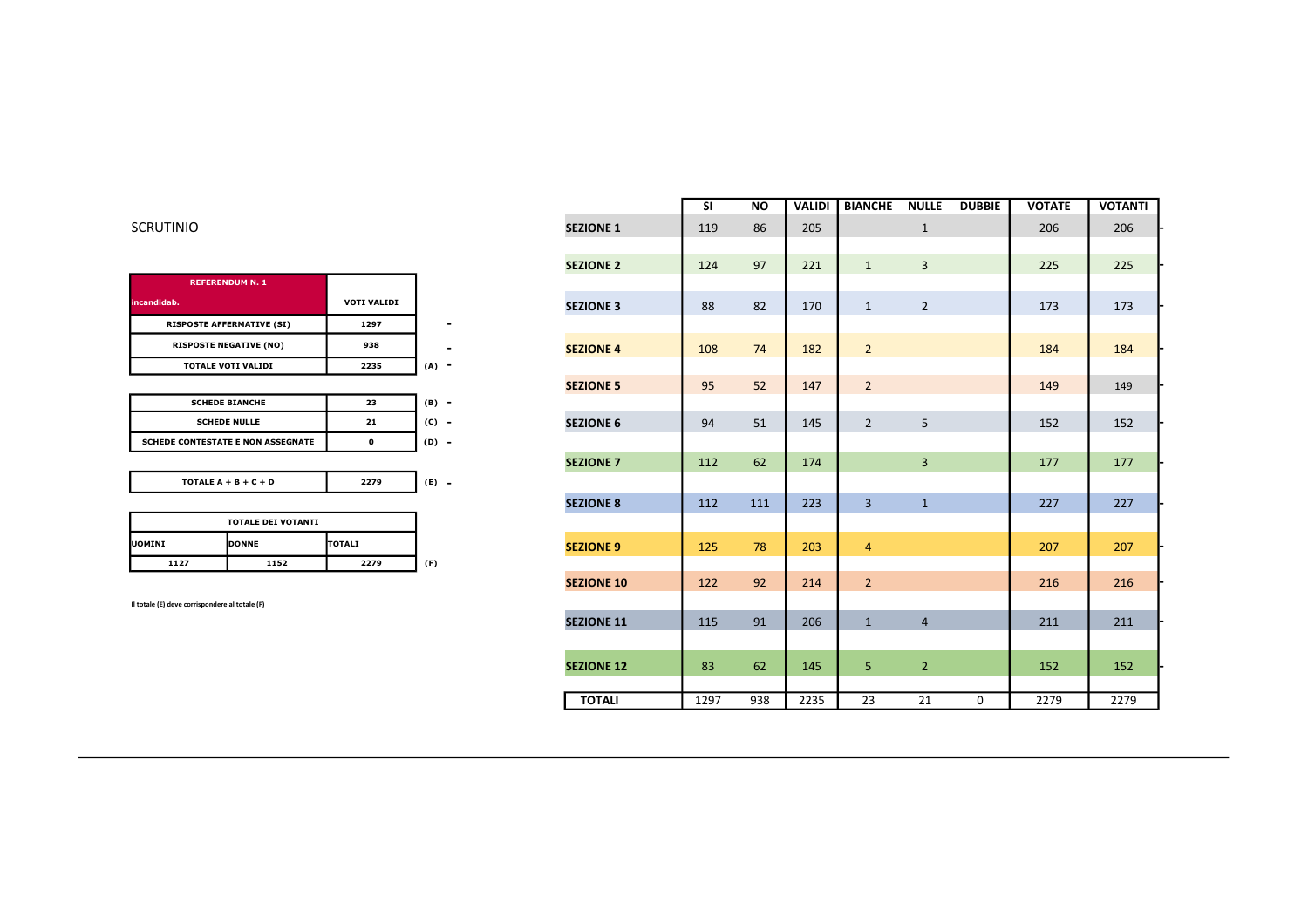| <b>REFERENDUM N.2</b>            |                    |  |
|----------------------------------|--------------------|--|
| Limitazioni misure cautelari     | <b>VOTI VALIDI</b> |  |
| <b>RISPOSTE AFFERMATIVE (SI)</b> | 1352               |  |
| <b>RISPOSTE NEGATIVE (NO)</b>    | 870                |  |
| <b>TOTALE VOTI VALIDI</b>        | 2222               |  |

|                                                |                                          |                    |                          |                   | <b>SI</b> | <b>NO</b> | <b>VALIDI</b> | <b>BIANCHE</b> | <b>NULLE</b>   | <b>DUBBIE</b> | <b>VOTATE</b> | <b>VOTANTI</b> |
|------------------------------------------------|------------------------------------------|--------------------|--------------------------|-------------------|-----------|-----------|---------------|----------------|----------------|---------------|---------------|----------------|
| <b>SCRUTINIO</b>                               |                                          |                    |                          | <b>SEZIONE 1</b>  | 121       | 82        | 203           | $\mathbf{1}$   | $\overline{2}$ |               | 206           | 206            |
|                                                |                                          |                    |                          |                   |           |           |               |                |                |               |               |                |
|                                                |                                          |                    |                          | <b>SEZIONE 2</b>  | 128       | 89        | 217           | $\overline{4}$ | $\overline{4}$ |               | 225           | 225            |
|                                                | <b>REFERENDUM N.2</b>                    |                    |                          |                   |           |           |               |                |                |               |               |                |
|                                                | Limitazioni misure cautelari             | <b>VOTI VALIDI</b> |                          | <b>SEZIONE 3</b>  | 96        | 73        | 169           | $\mathbf{1}$   | $\mathbf{1}$   |               | 171           | 171            |
|                                                | <b>RISPOSTE AFFERMATIVE (SI)</b>         | 1352               | $\overline{\phantom{0}}$ |                   |           |           |               |                |                |               |               |                |
|                                                | <b>RISPOSTE NEGATIVE (NO)</b>            | 870                |                          | <b>SEZIONE 4</b>  | 112       | 70        | 182           | $\overline{2}$ |                |               | 184           | 184            |
|                                                | <b>TOTALE VOTI VALIDI</b>                | 2222               | $(A) -$                  |                   |           |           |               |                |                |               |               |                |
|                                                |                                          |                    |                          | <b>SEZIONE 5</b>  | 90        | 56        | 146           | $\overline{2}$ | $\mathbf{1}$   |               | 149           | 149            |
|                                                | <b>SCHEDE BIANCHE</b>                    | 27                 | $(B) -$                  |                   |           |           |               |                |                |               |               |                |
|                                                | <b>SCHEDE NULLE</b>                      | 28                 | $(C) -$                  | <b>SEZIONE 6</b>  | 97        | 48        | 145           | $\overline{2}$ | 5              |               | 152           | 152            |
|                                                | <b>SCHEDE CONTESTATE E NON ASSEGNATE</b> | 0                  | $(D) -$                  |                   |           |           |               |                |                |               |               |                |
|                                                |                                          |                    |                          | <b>SEZIONE 7</b>  | 116       | 54        | 170           | $\overline{3}$ | $\overline{4}$ |               | 177           | 177            |
|                                                | TOTALE $A + B + C + D$                   | 2277               | $(E)$ -                  |                   |           |           |               |                |                |               |               |                |
|                                                |                                          |                    |                          | <b>SEZIONE 8</b>  | 126       | 97        | 223           | $2^{\circ}$    | $\overline{2}$ |               | 227           | 227            |
|                                                | <b>TOTALE DEI VOTANTI</b>                |                    |                          |                   |           |           |               |                |                |               |               |                |
| <b>UOMINI</b>                                  | DONNE                                    | <b>TOTALI</b>      |                          | <b>SEZIONE 9</b>  | 126       | 79        | 205           | $\overline{2}$ |                |               | 207           | 207            |
| 1126                                           | 1151                                     | 2277               | (F)                      |                   |           |           |               |                |                |               |               |                |
|                                                |                                          |                    |                          | <b>SEZIONE 10</b> | 135       | 77        | 212           | $2^{\circ}$    | $\overline{2}$ |               | 216           | 216            |
| Il totale (E) deve corrispondere al totale (F) |                                          |                    |                          |                   |           |           |               |                |                |               |               |                |
|                                                |                                          |                    |                          | <b>SEZIONE 11</b> | 122       | 83        | 205           | $\mathbf{1}$   | 5              |               | 211           | 211            |
|                                                |                                          |                    |                          |                   |           |           |               |                |                |               |               |                |
|                                                |                                          |                    |                          | <b>SEZIONE 12</b> | 83        | 62        | 145           | 5              | $\overline{2}$ |               | 152           | 152            |
|                                                |                                          |                    |                          |                   |           |           |               |                |                |               |               |                |
|                                                |                                          |                    |                          | <b>TOTALI</b>     | 1352      | 870       | 2222          | 27             | 28             | 0             | 2277          | 2277           |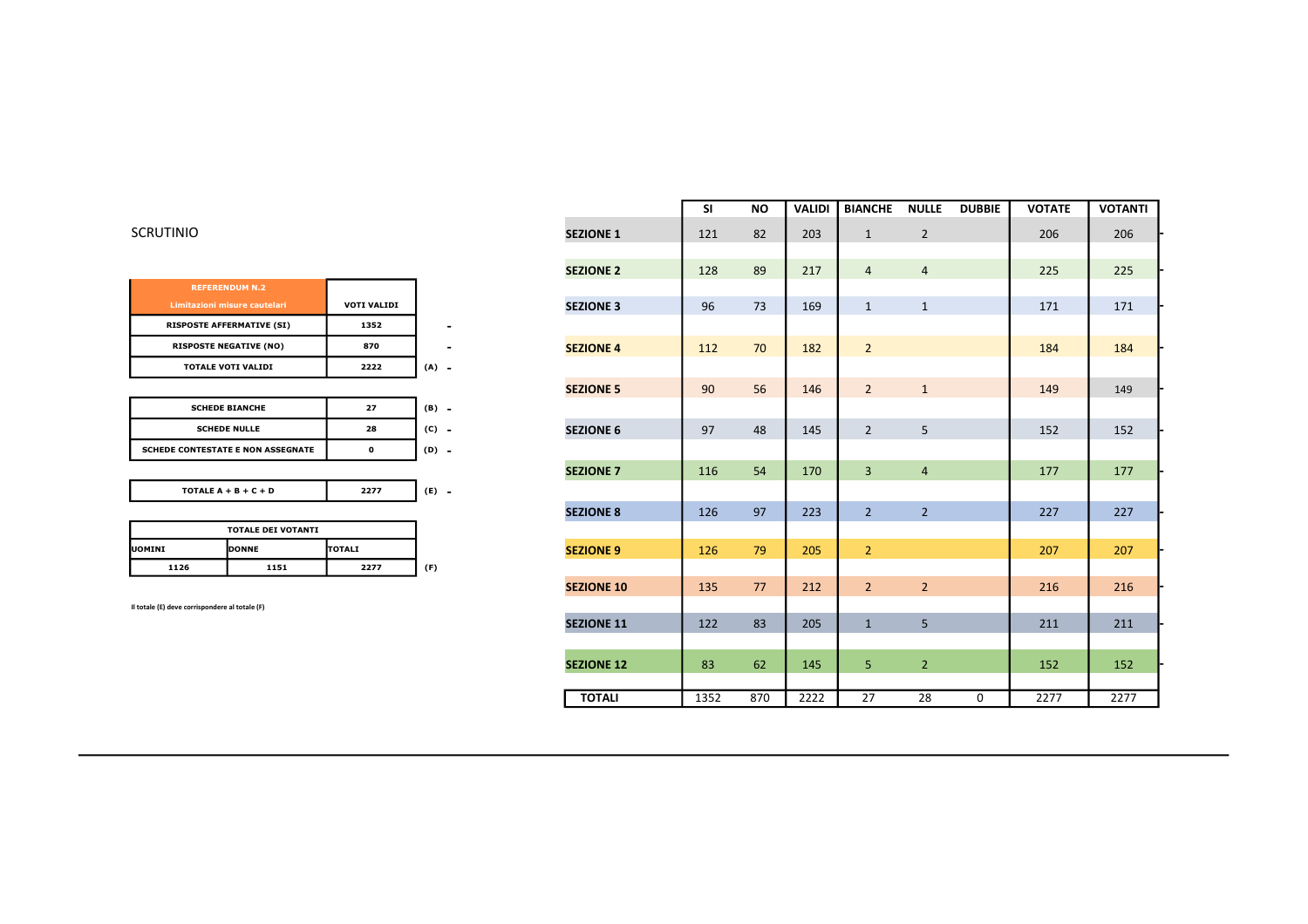| <b>VOTI VALIDI</b> |  |
|--------------------|--|
| 1786               |  |
| 434                |  |
| 2220               |  |
|                    |  |

| <b>SCHEDE BIANCHE</b>                    | 33   | (B) |
|------------------------------------------|------|-----|
| <b>SCHEDE NULLE</b>                      | 21   | (C) |
| <b>SCHEDE CONTESTATE E NON ASSEGNATE</b> |      | (D) |
|                                          |      |     |
| TOTALE $A + B + C + D$                   | 2274 |     |

|                                | <b>TOTALE DEI VOTANTI</b> |      |     |  |  |  |  |
|--------------------------------|---------------------------|------|-----|--|--|--|--|
| <b>IDONNE</b><br><b>UOMINI</b> | <b>ITOTALI</b>            |      |     |  |  |  |  |
| 1125                           | 1149                      | 2274 | (F) |  |  |  |  |

|                                                |                                          |                    |                              |                   | <b>SI</b> | <b>NO</b> | <b>VALIDI</b> | <b>BIANCHE</b> | <b>NULLE</b>   | <b>DUBBIE</b> | <b>VOTATE</b> | <b>VOTANTI</b> |
|------------------------------------------------|------------------------------------------|--------------------|------------------------------|-------------------|-----------|-----------|---------------|----------------|----------------|---------------|---------------|----------------|
| <b>SCRUTINIO</b>                               |                                          |                    |                              | <b>SEZIONE 1</b>  | 158       | 45        | 203           | $\mathbf{1}$   | $\overline{2}$ |               | 206           | 206            |
|                                                |                                          |                    |                              |                   |           |           |               |                |                |               |               |                |
|                                                |                                          |                    |                              | <b>SEZIONE 2</b>  | 184       | 36        | 220           | $\overline{2}$ | $\overline{3}$ |               | 225           | 225            |
|                                                | <b>REFERENDUM N. 3</b>                   |                    |                              |                   |           |           |               |                |                |               |               |                |
|                                                | Separazione Funzioni magistrati          | <b>VOTI VALIDI</b> |                              | <b>SEZIONE 3</b>  | 127       | 40        | 167           | $\overline{2}$ | $\mathbf{1}$   |               | 170           | 170            |
|                                                | <b>RISPOSTE AFFERMATIVE (SI)</b>         | 1786               | $\qquad \qquad \blacksquare$ |                   |           |           |               |                |                |               |               |                |
|                                                | <b>RISPOSTE NEGATIVE (NO)</b>            | 434                |                              | <b>SEZIONE 4</b>  | 144       | 38        | 182           | $\overline{2}$ |                |               | 184           | 184            |
|                                                | <b>TOTALE VOTI VALIDI</b>                | 2220               | $(A) -$                      |                   |           |           |               |                |                |               |               |                |
|                                                |                                          |                    |                              | <b>SEZIONE 5</b>  | 122       | 24        | 146           | $\overline{3}$ |                |               | 149           | 149            |
|                                                | <b>SCHEDE BIANCHE</b>                    | 33                 | $(B) -$                      |                   |           |           |               |                |                |               |               |                |
|                                                | <b>SCHEDE NULLE</b>                      | 21                 | $(C) -$                      | <b>SEZIONE 6</b>  | 116       | 31        | 147           | $\overline{2}$ | $\overline{3}$ |               | 152           | 152            |
|                                                | <b>SCHEDE CONTESTATE E NON ASSEGNATE</b> | $\pmb{\mathsf{o}}$ | $(D) -$                      |                   |           |           |               |                |                |               |               |                |
|                                                |                                          |                    |                              | <b>SEZIONE 7</b>  | 140       | 31        | 171           | $\overline{3}$ | $\overline{3}$ |               | 177           | 177            |
|                                                | TOTALE $A + B + C + D$                   | 2274               | $(E) -$                      |                   |           |           |               |                |                |               |               |                |
|                                                |                                          |                    |                              | <b>SEZIONE 8</b>  | 182       | 40        | 222           | $\overline{3}$ | $\overline{2}$ |               | 227           | 227            |
|                                                | <b>TOTALE DEI VOTANTI</b>                |                    |                              |                   |           |           |               |                |                |               |               |                |
| <b>UOMINI</b>                                  | DONNE                                    | TOTALI             |                              | <b>SEZIONE 9</b>  | 161       | 44        | 205           | $\overline{2}$ |                |               | 207           | 207            |
| 1125                                           | 1149                                     | 2274               | (F)                          |                   |           |           |               |                |                |               |               |                |
|                                                |                                          |                    |                              | <b>SEZIONE 10</b> | 168       | 41        | 209           | 6              | $\mathbf{1}$   |               | 216           | 216            |
| Il totale (E) deve corrispondere al totale (F) |                                          |                    |                              |                   |           |           |               |                |                |               |               |                |
|                                                |                                          |                    |                              | <b>SEZIONE 11</b> | 161       | 43        | 204           | $\mathbf{1}$   | $\overline{4}$ |               | 209           | 209            |
|                                                |                                          |                    |                              |                   |           |           |               |                |                |               |               |                |
|                                                |                                          |                    |                              | <b>SEZIONE 12</b> | 123       | 21        | 144           | 6              | $\overline{2}$ |               | 152           | 152            |
|                                                |                                          |                    |                              |                   |           |           |               |                |                |               |               |                |
|                                                |                                          |                    |                              | <b>TOTALI</b>     | 1786      | 434       | 2220          | 33             | 21             | $\mathbf 0$   | 2274          | 2274           |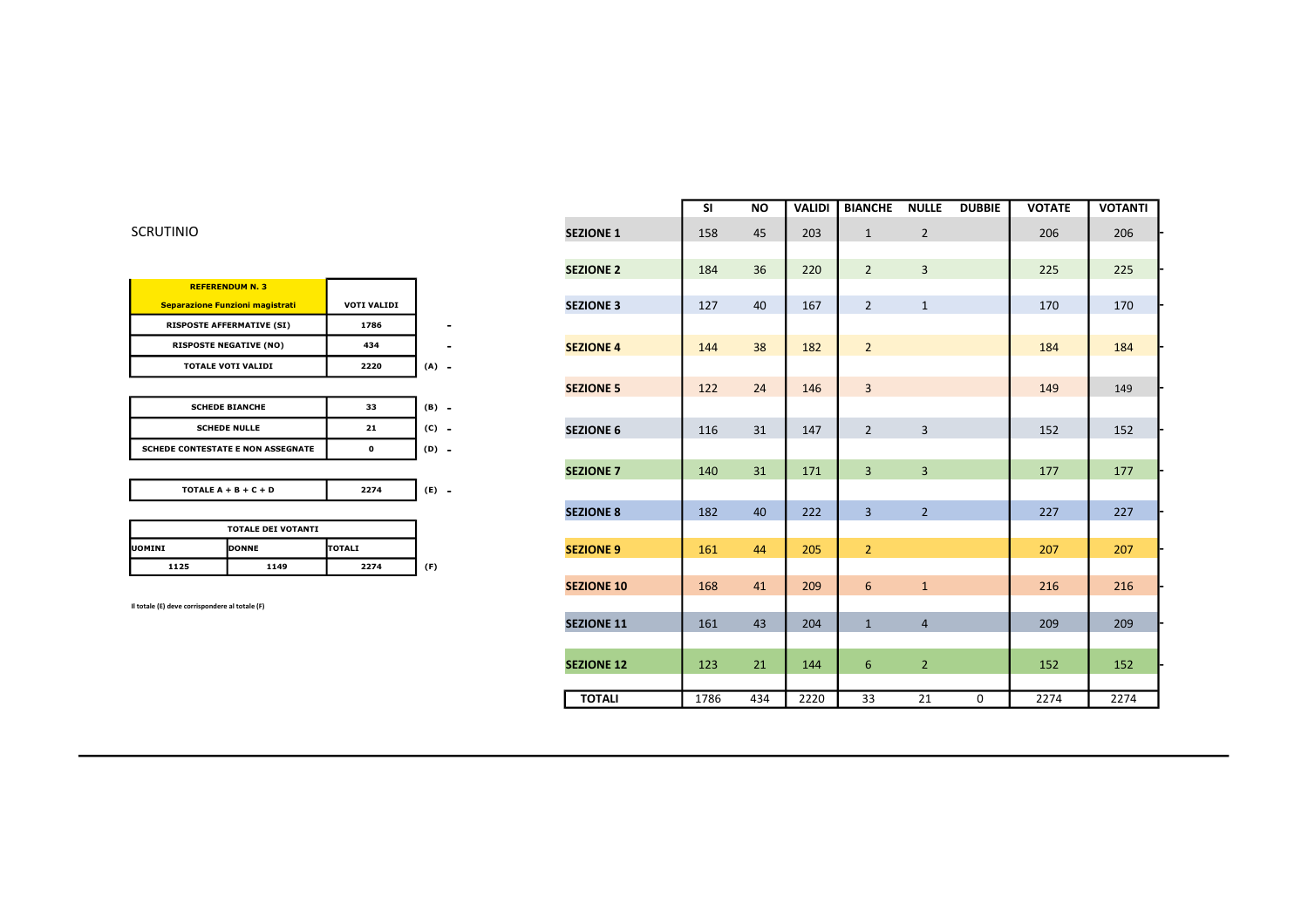| SCRUTINIO |  |  |
|-----------|--|--|
|           |  |  |

|                                                |                           |                    |                          |                   | <b>SI</b> | <b>NO</b> | <b>VALIDI</b> | <b>BIANCHE</b>  | <b>NULLE</b>   | <b>DUBBIE</b> | <b>VOTATE</b> | <b>VOTANTI</b> |
|------------------------------------------------|---------------------------|--------------------|--------------------------|-------------------|-----------|-----------|---------------|-----------------|----------------|---------------|---------------|----------------|
| <b>SCRUTINIO</b>                               |                           |                    |                          | <b>SEZIONE 1</b>  | 164       | 39        | 203           | $\mathbf{1}$    | $\overline{2}$ |               | 206           | 206            |
|                                                |                           |                    |                          |                   |           |           |               |                 |                |               |               |                |
|                                                |                           |                    |                          | <b>SEZIONE 2</b>  | 175       | 44        | 219           | $\overline{2}$  | $\overline{3}$ |               | 224           | 224            |
| <b>REFERENDUM N. 4</b>                         |                           |                    |                          |                   |           |           |               |                 |                |               |               |                |
| Membri laici consigli giudiziari               |                           | <b>VOTI VALIDI</b> |                          | <b>SEZIONE 3</b>  | 118       | 46        | 164           | $\overline{4}$  | $\overline{2}$ |               | 170           | 170            |
| <b>RISPOSTE AFFERMATIVE (SI)</b>               |                           | 1752               | $\overline{\phantom{0}}$ |                   |           |           |               |                 |                |               |               |                |
| <b>RISPOSTE NEGATIVE (NO)</b>                  |                           | 441                | ٠                        | <b>SEZIONE 4</b>  | 137       | 43        | 180           | $\overline{3}$  | $\mathbf{1}$   |               | 184           | 184            |
| <b>TOTALE VOTI VALIDI</b><br>2193              |                           |                    | $(A) -$                  |                   |           |           |               |                 |                |               |               |                |
|                                                |                           |                    |                          | <b>SEZIONE 5</b>  | 123       | 21        | 144           | 5               |                |               | 149           | 149            |
| <b>SCHEDE BIANCHE</b>                          |                           | 50                 | $(B) -$                  |                   |           |           |               |                 |                |               |               |                |
| <b>SCHEDE NULLE</b>                            |                           | 28                 | $(C)$ -                  | <b>SEZIONE 6</b>  | 125       | 20        | 145           | 3               | $\overline{4}$ |               | 152           | 152            |
| <b>SCHEDE CONTESTATE E NON ASSEGNATE</b>       |                           | $\mathbf{o}$       | $(D) -$                  |                   |           |           |               |                 |                |               |               |                |
|                                                |                           |                    |                          | <b>SEZIONE 7</b>  | 145       | 25        | 170           | $\overline{4}$  | $\overline{3}$ |               | 177           | 177            |
| TOTALE $A + B + C + D$                         |                           | 2271               | $(E) -$                  |                   |           |           |               |                 |                |               |               |                |
|                                                |                           |                    |                          | <b>SEZIONE 8</b>  | 168       | 48        | 216           | $6\overline{6}$ | $\overline{3}$ |               | 225           | 225            |
|                                                | <b>TOTALE DEI VOTANTI</b> |                    |                          |                   |           |           |               |                 |                |               |               |                |
| <b>UOMINI</b>                                  | DONNE                     | <b>TOTALI</b>      |                          | <b>SEZIONE 9</b>  | 158       | 43        | 201           | 5               | $\mathbf{1}$   |               | 207           | 207            |
| 1123                                           | 1148                      | 2271               | (F)                      |                   |           |           |               |                 |                |               |               |                |
|                                                |                           |                    |                          | <b>SEZIONE 10</b> | 167       | 41        | 208           | $7\overline{ }$ | $\mathbf{1}$   |               | 216           | 216            |
| Il totale (E) deve corrispondere al totale (F) |                           |                    | <b>SEZIONE 11</b>        | 150               | 50        | 200       |               | 5               |                | 209           | 209           |                |
|                                                |                           |                    |                          |                   |           |           |               | $\overline{4}$  |                |               |               |                |
|                                                |                           |                    |                          |                   |           |           |               |                 |                |               |               |                |
|                                                |                           |                    |                          | <b>SEZIONE 12</b> | 122       | 21        | 143           | 6               | $\overline{3}$ |               | 152           | 152            |
|                                                |                           |                    |                          | <b>TOTALI</b>     | 1752      | 441       | 2193          | 50              | 28             | 0             | 2271          | 2271           |